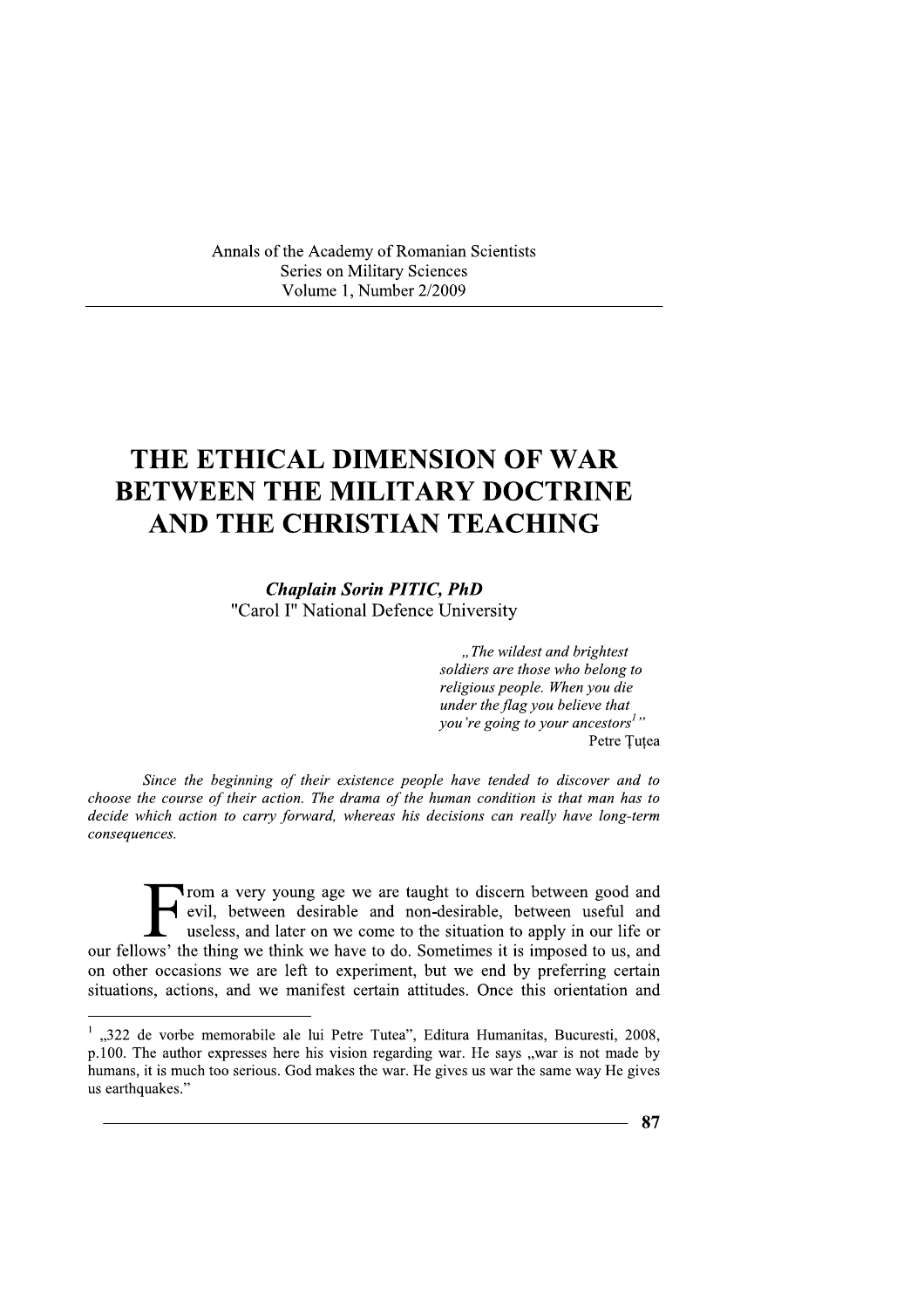choice have been realized, there is only one step to its assumption as a value: this step is given by the effort of keeping this orientation and choice. The structuring, systematization and adjustment in time of these values conduct to the set up of an own value system which guides our options, choices and actions. Value stays this way at the basis of the own emerging value system which then, by coming to terms with the value system of the people around us, is the background of the internalisation of a socially accepted value code which constitutes the morals of that society or that group.

As we deepen this domain of the morality of our doings<sup>2</sup> we are more and more aware that from the spiritual point of view, the reflection principles, the judgement criteria and also the acting directions from which the orientation and substantiation of this intercession come are to be found in the social doctrine of the Church<sup>3</sup>. That is why in this context the theological dimension is extremely necessary for the explanation and interpretation of the current problems of human cohabitation (i.e., crises, conflicts, wars, etc.) and for their solution as well.

To transform the social reality with the power of Jesus Christ's Gospel and of the Christian morals has always been a challenge especially for those who held forth with pertinacity to participate in the strengthening of the frail bunch of Christian virtues and morals for which God still adjusts our existence. From this perspective the military profession can be viewed as a qualified and exigent expression of engaging in the service of the others in order to search for the common good by realizing and maintaining the security climate, by promoting dialogue and peace in the perspective of solidarity, and also by developing the sense of justice and other virtues. All militaries, as beholders of civic rights and duties, are called upon to respect these orientations and moral principles and to bear them in mind especially when managing the complex problems of conflicts or those of the environment where they perform their missions.

The highly responsible duties in the military organisation require serious and coherent commitment, which, by contributing to the structuring of the political and military doctrine through planning and practical decisions, can highlight the absolute necessity of a high spiritual and moral qualification of the military life<sup>4</sup>.

<sup>&</sup>lt;sup>2</sup> See "Discursul cu ocazia întâlnirii Papei Ioan Paul II cu membrii Sfântului Sinid al Bisericii Ortodoxe Române la Palatul Patriarhal din Bucuresti, sâmbătă 8 mai 1999", and also the "Consiliul Pontifical pentru dreptate si pace", Editura Sapientia, Iasi, 2007.

<sup>&</sup>quot;Gândirea socială a bisericii, Fundamente, documente, analize si perspective", volume coordinated by Ioan I. Ică jr. and Germano Marani, Editura Deisis, Sibiu, 2002.

<sup>&</sup>lt;sup>4</sup> Ion Coman, Emil Burbulea, "Coordonate umane ale apărării naționale", Editura Militară, București, 1984, pag. 295. Besides the spiritual qualities, the army fighter's profile has to include political and moral peculiarities defining the new man, expressed by synthesis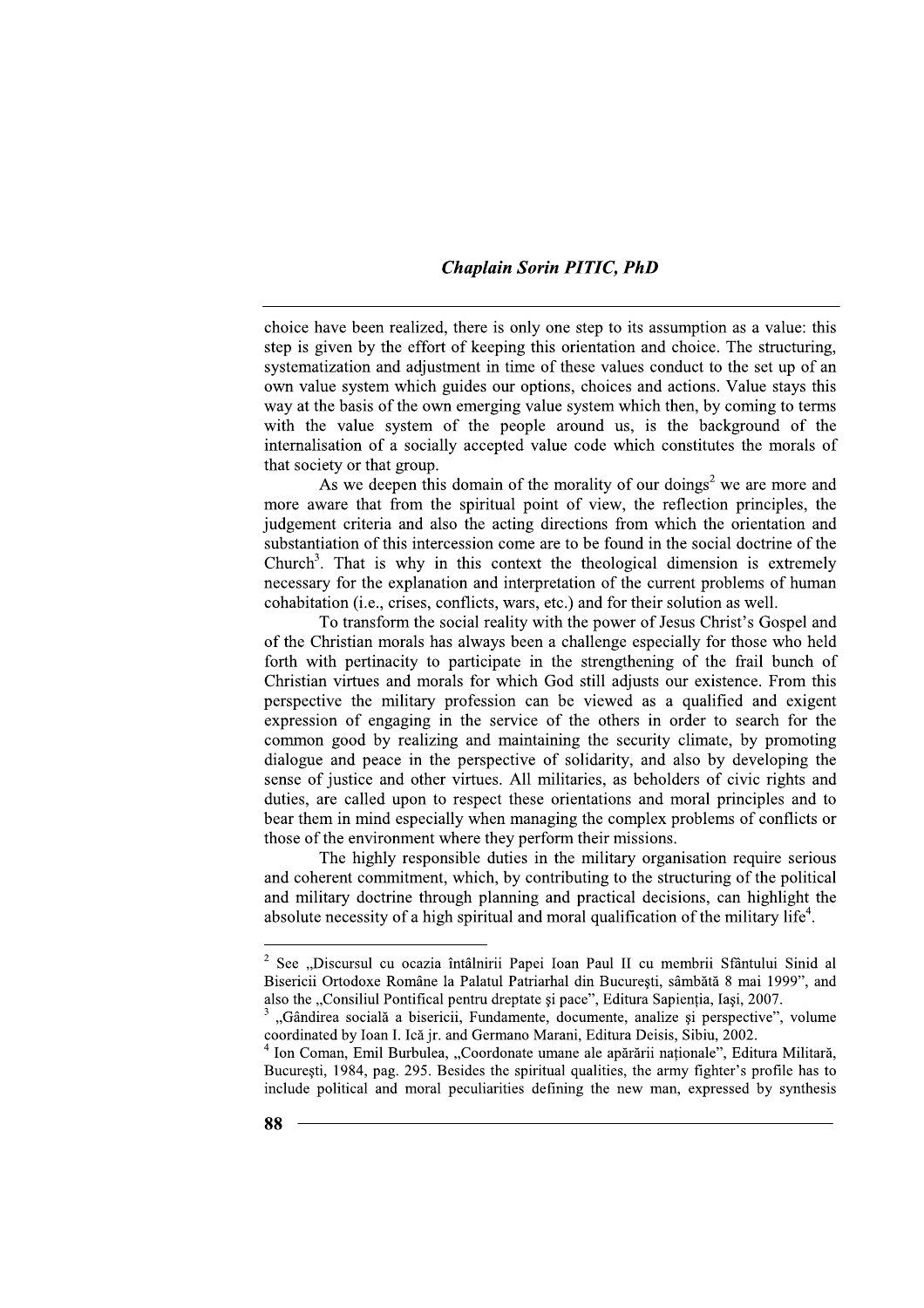## THE ETHICAL DIMENSION OF WAR **BETWEEN THE MILITARY DOCTRINE AND THE CHRISTIAN TEACHING**

By itself, the concept of military profession is perceived by society as a specific part of the military profession<sup>5</sup>. Every profession appeared and became perennial because it responded to a social need. Any profession implies a certain type of preparation, which distinguishes it from the others, in order to respond to specific necessities. Of course, many professions have common reference elements: performing a service for the sake of the nation, leader qualities, high professional ethics, etc. What essentially differentiates the military profession from the others is the functional requirement to use violence in order to defend the country with its spiritual and material goods and to win the armed conflicts which affect or could affect the nation and its security interests. The elite corps of the military profession  $-$  the officers  $-$  assures the management of applying this violence in the conditions and limits imposed by the lawful state authorities. The violent nature of an armed conflict and the enormous consequences which a military failure causes hallmark the ethos of the military profession decisively. The militaries do not detain the monopoly of the situations when decision making is realized in uncertainty conditions and under the pressure of a multitude of factors. The militaries can be more frequently exposed to some circumstances when they have to demonstrate that they have the courage and the moral strength to make decisions when their lives and those of their subordinates are at stake. When we speak about state and national security, officers have the moral responsibility to accomplish the assigned missions, even if paying with their own lives and those of their subordinates.

Moreover, they must act such as to never transfer the risks they are exposed to on to the population and civil property. First, they must know how to fight and to win because the nation's life depends on it. At the same time, they must be prepared to carry out a wider range of missions, of prevention, of stabilization or of assistance, according to the new challenges which the military body must meet in a geo-strategic environment of increasing complexity<sup>6</sup>.

 $6$  Gl. bg. prof. univ. dr. Nicolae Uscoi, cited work. See also NICULA, Tudor, The military profession and its prestige in society, Modern military spirit, no. 4-5/1994, and

constitutions, like devotion to one's country; faith in the justice of the national cause; the high level of social responsibility and aspiration; firmness in promoting and defending the fundamental values of society; self-control and self-discipline; permanent self-exigency and the refusal to concede to the own person when there is a problem of moral integrity. Also see Alexandra Sarcinschi, "Impactul profesionalizării Armatei României asupra raporturilor sale cu societatea în care fiintează", Bucuresti, Editura Universitătii Nationale de Apărare  $\frac{1}{2}$  societate<br>  $\frac{1}{2}$  Carol I", 2005.

Gl. bg. prof. univ. dr. Nicolae Uscoi, "Discurs rostit la Cursul festiv al promotiei anului 2003", http://www.armyacademy.ro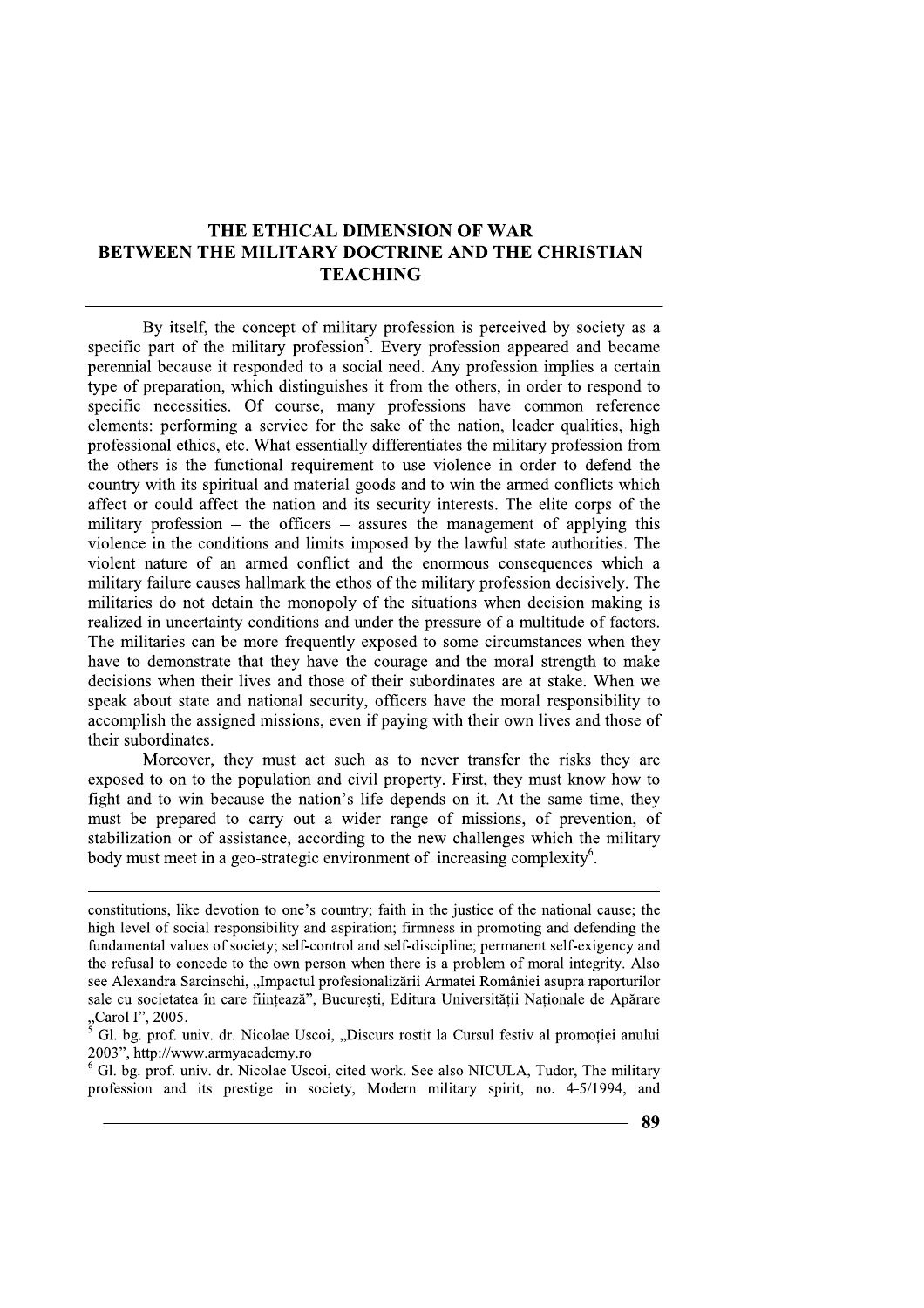Militaries have their own professional ethics<sup>7</sup>. The latter acts like a very strong form of social control. The professional military ethics is an imparted agreement of the professional and personal conduct standards, which officers reveal every day, while fulfilling their duties, during peace time or wartime. The professional military ethics is determined by the functional requirements of the military institution, by its traditions, and, last but not least, by the national faith and culture. The components of the officer's professional ethics are complex and interacting<sup>8</sup>. Intentionally, it is not coded in a unique document, because its sources are numerous. Therefore, in order to carry out the requested missions – especially during wartime  $-$  the military must act according to requisites imposed by caution such as to have the ability to tell, in any circumstance, the real good and to choose the appropriate means to get to it. Caution makes humans able to make coherent decisions based on reality and responsibility regarding their consequences, being possible that, through it, moral principles be applied in an accurate manner. In general, caution can be stated in three key moments: it clarifies the situation and evaluates it, inspires the decision and urges to action<sup>9</sup>. The first moment is described through reflection and guidance in order to analyze the subject making reference to the necessary opinions; the second step is the moment of analysis and judgment regarding reality; and the third is the moment of decision, based on the previous actions which make possible the perception between actions that must be carried out.

Insofar as the war ethics dimension, developed and analyzed in a political and social context, is concerned, we are tempted to discuss not only an ethics recognized by the state, but also one which has church recognition. The highest ethics that anyone can expect from the state is that of a natural law, based on the premises of a rational human being and on the universality of this law. On the other hand, the church assumes the Gospel ethics<sup>10</sup>. It is very important for people to be aware of the fact that, although the Christian people already belong to God's

AGABRIAN, Mircea, The military profession - social dimensions, The Land Forces Academy Magazine, No. 3 from 1997.

Parameters of Military Ethics, Edited by Lloyd J. Matthews&Dale E. Brown, Pergamon/Brassey s. see also: Lewis B. Smedes, Mere Morality, Grand Rapids, Michigan, 1983.

<sup>&</sup>lt;sup>8</sup> Tatar Octavian, *The officer and the moral change*, The Land Forces Academy Magazine, Sibiu, No. 2 from 2001.

<sup>&</sup>lt;sup>9</sup> The Pontifical Council for justice and peace, Social doctrine compendium of the church, Sapientia Publishing house, Iasi, 2007, page 418. See also The Catholic Church Catechism, 1806.

 $10$  Ieromonah Teofil Mada, *Homo eticus*, Agnos Publishing House, Sibiu, 2007.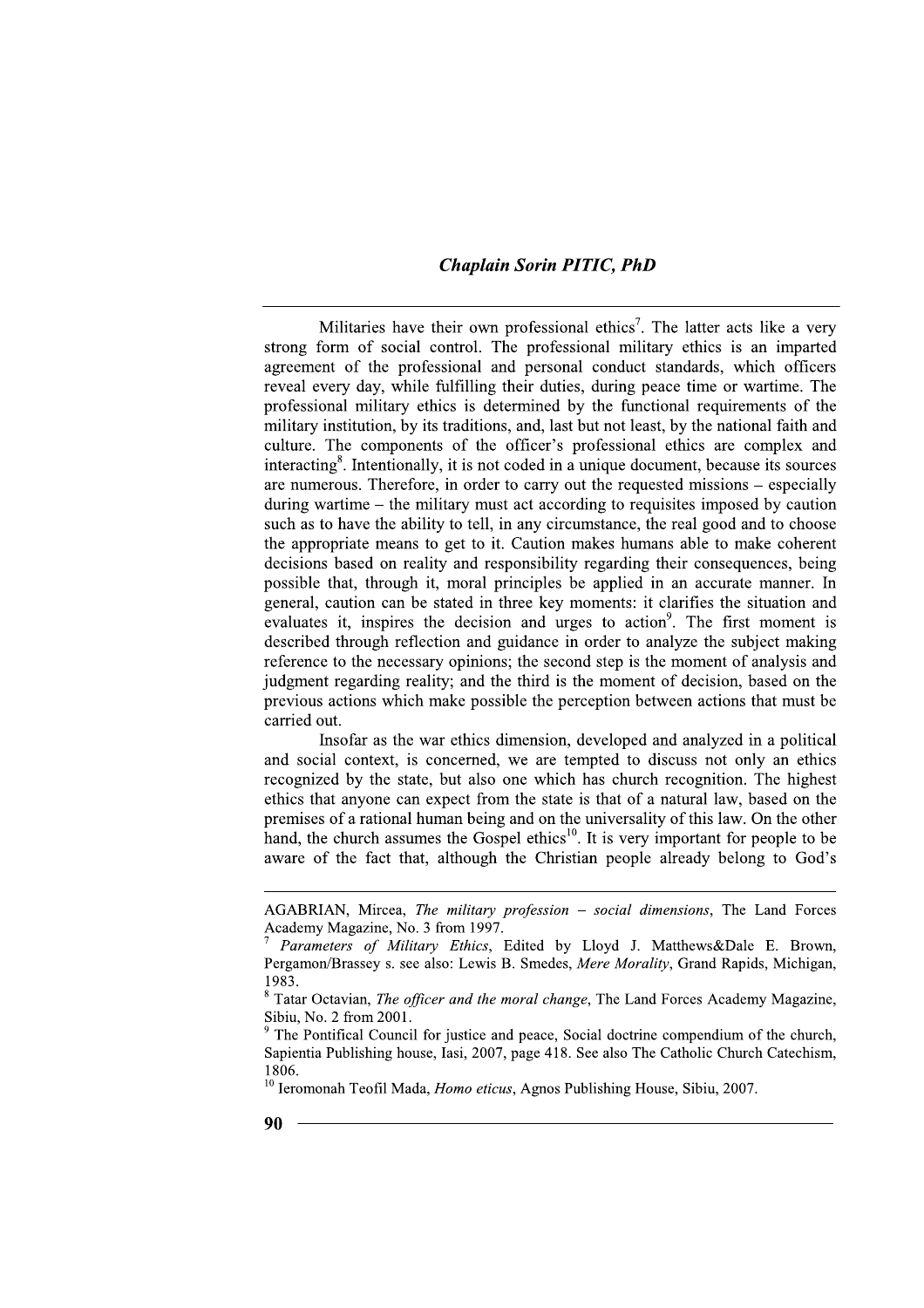### THE ETHICAL DIMENSION OF WAR **BETWEEN THE MILITARY DOCTRINE AND THE CHRISTIAN TEACHING**

kingdom, they still live in Cesar's kingdom, which has its own terms. One cannot take ideas which refer to an eschatological reality of God's Kingdom and impose them to the reality in Cesar's kingdom. One can and must look for justice and peace, but he/she must search for them according the present reality requirements.

It is known that there are three synthetic opinions regarding war ethics:

Pacifism – which rejects any type of war as being, religiously speaking, against God's will, expressed in His commands and in the mountain sermon, and, from an ethical point of view, is considered to have no ethics at all.

Activism – which is opposed to pacifism, claiming that all war is fair, as ordered by the state, the Christians having no alternative but to obey the authorities<sup>11</sup>.

Selectivism – which claims that some wars are unfair and the Christians cannot take part in them, ethically and religiously speaking, and some wars are fai. the Christians have to take part in them, ethically and religiously speaking<sup>12</sup>.

Not only for pacifism, but also for activism things are clear: no matter the nature of war, the believer gets or does not get involved in war. For selectivism, the question always emerges if there is a war which can be called 'just' and if the war in which he/she is required to get involved is or is not just. Therefore, our purpose is to find out if there is or there is not a just war, and in case which there is, we must show that both pacifism and activism fail, ethically and religiously speaking, the only solution which deserves attention being selectivism.

In the Old Testament we must distinguish between "just war" and "holy war". Our aim is not to analyze the motivations or the purposes of holy wars, but to notice the difference between a holy war and a just war in order to discover if we can find pertinent moral arguments that can support the just war. In a simple manner, the holy wars are those led in the name or for the defense of some religious ideals, while the just wars are led in the name of justice. We cannot help

<sup>&</sup>lt;sup>11</sup> Out of all the modern apologists of war as progress factor, we mention Joseph de Maistre, in the work "Les soirées de Saint Petersburg", 1982, in which he writes: "War is divine by itself, because it is a law of the world, is divine in the mysterious glory that surrounds it, in the protection given to the great captains.... In the way in which it declares itself... through its results...it is divine even in the instinct of killing", cited at D. Gusti. Sociology militans, page 487.

A similar idea we can find in Proudhomme, in the work 'La guerre et la paix'', volume I, Paris, 1861, page 33: "war is a heavenly phenomenon. I might say a miracle..., Which rises to the rank of a religion... War is a form of our reason, a law of our soul, a condition of our existence", cited by D. Gusti, page 487

 $12$  From this point of view, the position of the Holy Fathers of the Church is also interesting but especially the canons regarding this subject.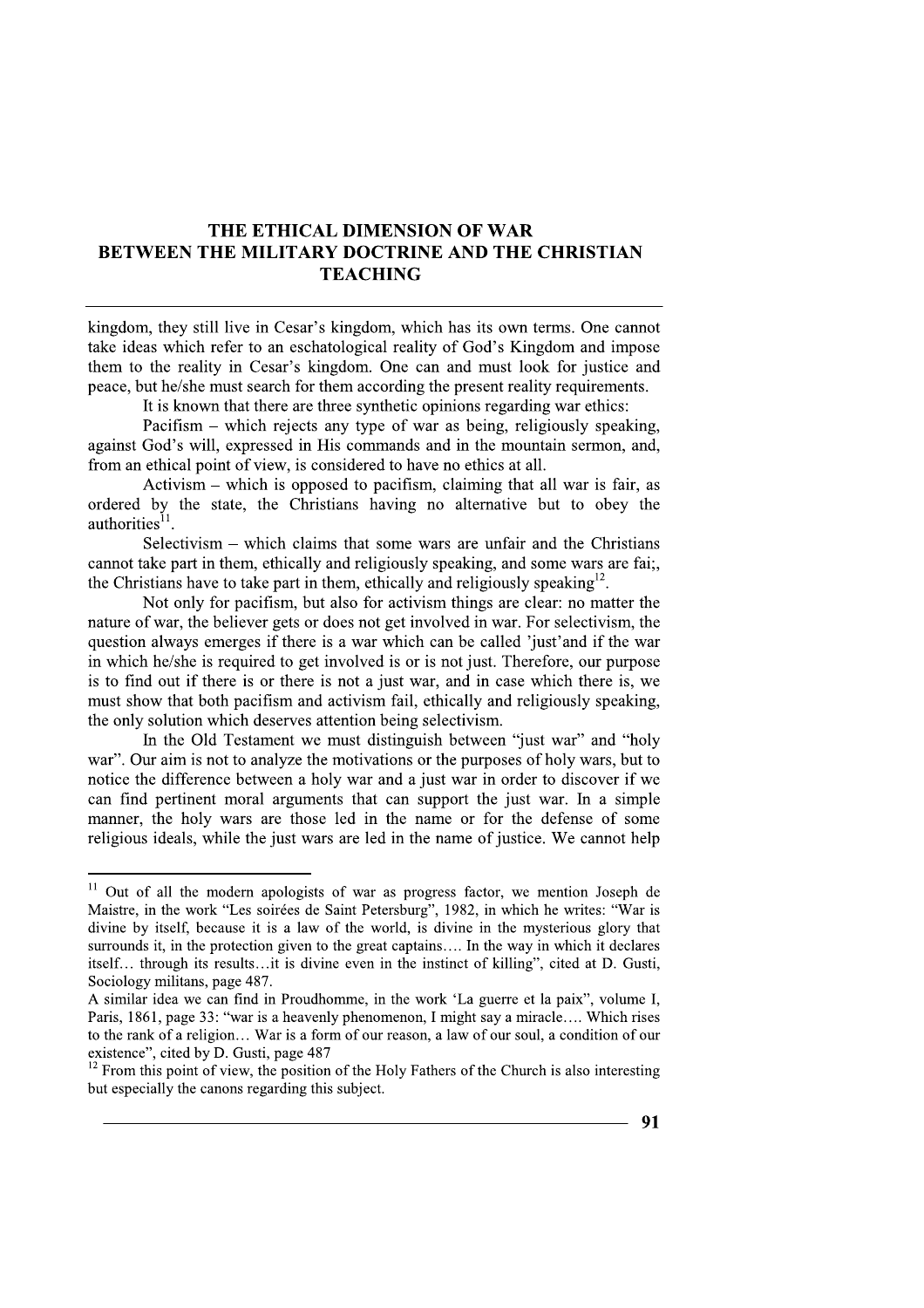noticing, though, the harsh climate of a life lived under the threat of wars, as well as some of the beliefs that some day a time will come when people will give up their warrior ambitions, letting themselves be taken in tow in their relations by the moral and humanness laws.

War itself is seen as a big evil in the Old Law. This is very well understood from the fact that God stops David from building the temple for the reason that he spilt blood and made big wars.<sup>13</sup>

The key note in the moral learnings of the Old Testament is peaceably, the texts here giving us the conviction that the people of those times were pointing their hopes and powers not only to the organization and to waging wars, but especially to a certain way of moral life, based on understanding and peace. Moreover, most of the greatest prophets of the Old Testament were consolidating the people's hopes in an epoch without wars, which was about to start when Mesia comes. $14$ 

It is certain that as soon as the Saviour appears, a revigoration of the spiritual life starts and, at the same time, the bases are laid for some new forms of living together, of some very clear moral norms needed to accomplish that social community from which war should be deleted for ever. It is true that neither the Saviour nor the Saint Apostles gave a special commandment regarding war, but that was not necessary anyway, because the Decalogue, by the commandment "Don't kill", then the commandment of love and the testament of peace were showing very clearly that war cannot be integrated in the doctrinary substance of Christianity.<sup>15</sup>

Although among the old ones there were some that considered war as a necessary factor for transformation and progress<sup>16</sup>, the Saints Parents unanimously consider it the expression and construct of the biggest physical and moral evils that the can live, a social earthquake with catastrophic consequences. Thus, Tertulian condemned vehemently the military service f his time, although, on the other hand, he admitted the state's duty to sustain orders, security and defense.<sup>17</sup> Origen shares the same opinion, by saying: "Through Jesus Christ we became sons of peace. The

<sup>&</sup>lt;sup>13</sup> I Paral. 2,8

<sup>&</sup>lt;sup>14</sup> Psalms 21, 34, 132; Isaia 2, 4; Miheia 4,3; Zaharia 9, 10.

<sup>&</sup>lt;sup>15</sup> Metropolitan Dr. Nicolae Mladin, Prof. Diac. Dr. Orest Bucevschi, Prof Dr. Constantin Pavel, Prof. Diac. Dr. Ioan Zăgrean. Teologia Morală Ortodoxă pentru institutele teologice. vol. II. EDITURA Institutului Biblic si de Misiune al B.O.R., Bucuresti, 1980, page, 324

<sup>&</sup>lt;sup>16</sup> Heraclit from Efes 576-480 before Hr. said: "War is the father of things, makes some of them gods, and the others people, some of them slaves, and the others free", quotation at D. Gusti, op. cit., page. 487

<sup>&</sup>lt;sup>17</sup> De idolatria XIX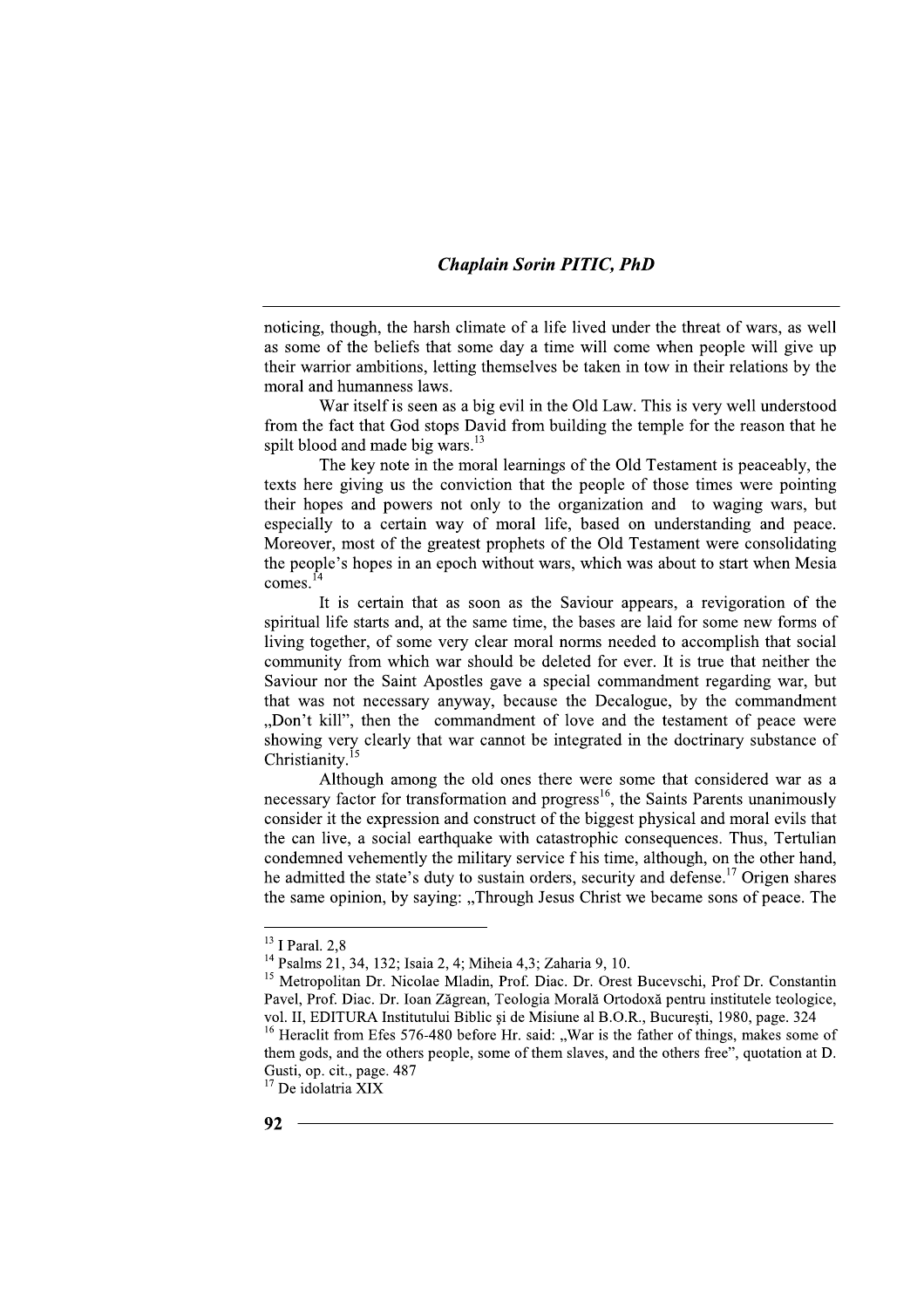### THE ETHICAL DIMENSION OF WAR BETWEEN THE MILITARY DOCTRINE AND THE CHRISTIAN **TEACHING**

Christians will fight for the Emperor, but not with guns, but with an army of devoutness and prayer.".<sup>18</sup>

We can notice in this context too related to this theme, that both the church writers and the Saints Parents did not have a unitary attitude. Clement the Alexandrin blamed the war, but he admitted that the Christian soldiers keep their services.<sup>19</sup> According to Lactantiu, the Christian cannot wear guns.<sup>20</sup> In Canon I, Saint Atanasie the Great says that "in war, to suppress the enemies is allowed and honourable", and the Saints Parents Vasile the Great, Gregory of Nisa and John the Golden-Mouthed condemned war in the most categorical terms, calling it the father of disaster and death.

If at the beginnings of the Church there was a reserved and sometimes contradictory attitude of the Christians regarding the military career, because duting that time there were some religious practices which were not compatible with the Christian learning, for instance "Caesar's cult", and also the conflict between "the Christian love" and the spilling of blood, during the years there appeared some elements which influenced this attitude.<sup>21</sup> The factor which determined the Christian Church to pass from the initial rejection of the military service and war to their aproval was the recognition of the citizen's duty to defend the state with guns against the attacks of other people.

In the epoch of Emperor Constantin the Great, when the relations between the church and the state changed, as part of the whole life of the state, the opposition against war gradually decreased, getting to the acceptance of war against the defence of the state. Thus, now there appeared in the history of wars the notion of war created by Christianity in order to reconciliate the carrying out the duties for the country with the principles of the Christian morality and also of war.

In building the theory about the "right war", the ethics of the war also fomulated the criteria for its identification and which are essentially reduced to:

a) The right cause  $-$  the defence of an unfair attack, regaining the stolen teritory, punishing some insults on the state, great harms in its vital interests, the threat and offense to law, discipline and security, etc.

b) The good intention – peaceful purpose, without hate or ambitions.

As a result of the agreements between states, it got this way to set up some rules regarding the waging of wars, such as the Geneva Convention in 1864 or the one from Hague in 1907, which could somehow lead to the humanization of war.

<sup>&</sup>lt;sup>18</sup> Contra Celsum V, 33; P.G. VIII, 73

 $19$  The Padagog I, 12

<sup>&</sup>lt;sup>20</sup> Divinae Institutiones, I, 48

 $21$  Ibidem, pag. 326